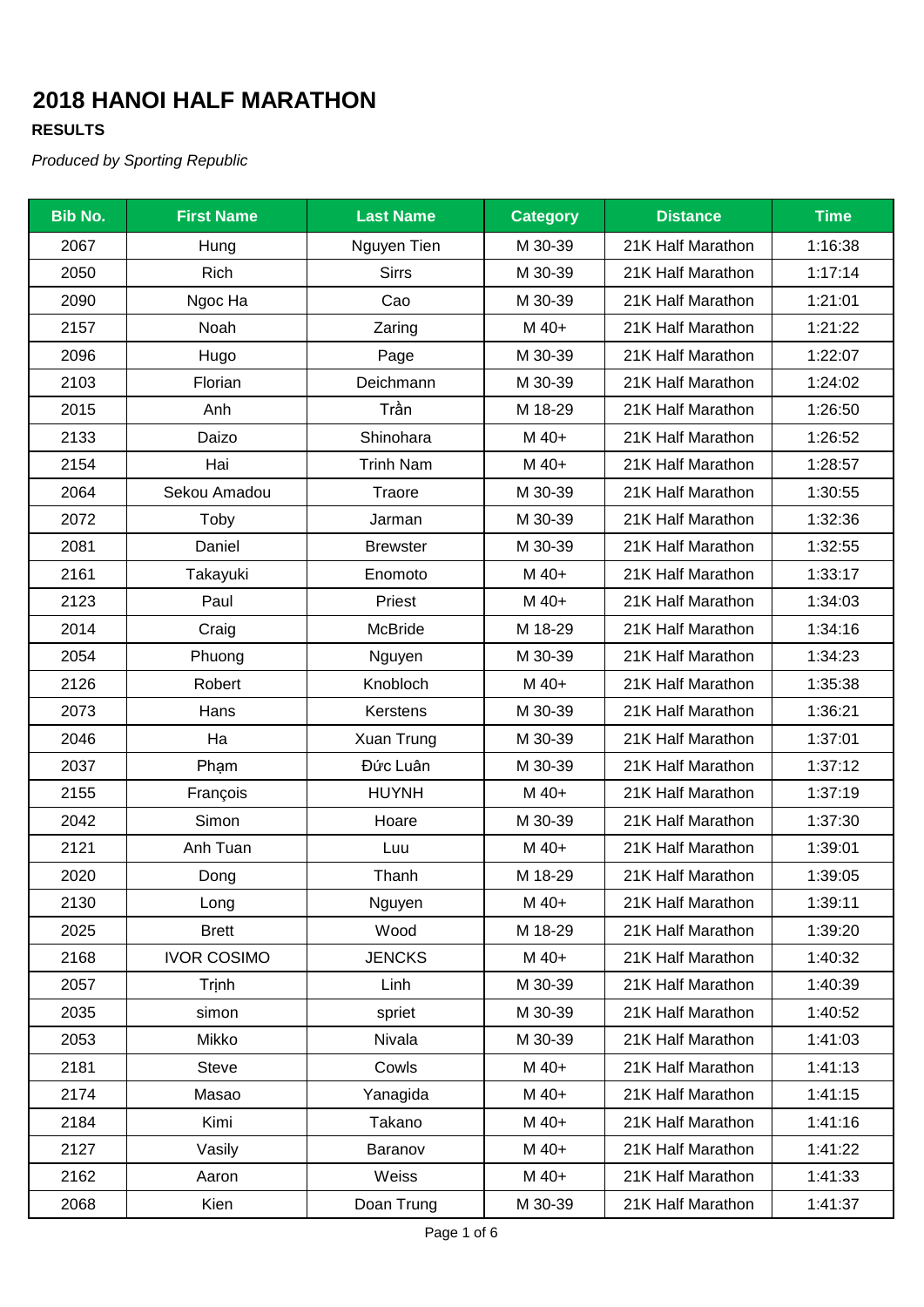### **RESULTS**

| <b>Bib No.</b> | <b>First Name</b> | <b>Last Name</b> | <b>Category</b> | <b>Distance</b>   | <b>Time</b> |
|----------------|-------------------|------------------|-----------------|-------------------|-------------|
| 2233           | Hoang Ha          | Tan              | M 40+           | 21K Half Marathon | 1:41:43     |
| 2149           | <b>KOHEI</b>      | <b>WATANABE</b>  | M 40+           | 21K Half Marathon | 1:42:39     |
| 2041           | Masamune          | Nakakita         | M 30-39         | 21K Half Marathon | 1:42:48     |
| 2179           | Makoto            | Suekane          | M 40+           | 21K Half Marathon | 1:42:53     |
| 2237           | Yen               | Vo               | $F$ 40+         | 21K Half Marathon | 1:43:09     |
| 2062           | <b>Trung Hieu</b> | Dang             | M 30-39         | 21K Half Marathon | 1:43:11     |
| 2170           | Tomonori          | Noguchi          | M 40+           | 21K Half Marathon | 1:43:49     |
| 2003           | Edward            | Slater           | M 18-29         | 21K Half Marathon | 1:44:04     |
| 2239           | Gareth            | O' Hara          | M 40+           | 21K Half Marathon | 1:44:07     |
| 2116           | <b>Brian</b>      | McCarthy         | M 30-39         | 21K Half Marathon | 1:44:21     |
| 2197           | Christine         | Mitchell         | F 30-39         | 21K Half Marathon | 1:44:54     |
| 2111           | Thi               | Đỗ               | M 30-39         | 21K Half Marathon | 1:45:03     |
| 2097           | Jean              | Verly            | M 30-39         | 21K Half Marathon | 1:45:04     |
| 2011           | Ryan              | Mackenzie        | M 18-29         | 21K Half Marathon | 1:45:07     |
| 2119           | Huy               | Hoang            | M 40+           | 21K Half Marathon | 1:45:11     |
| 2163           | <b>JINSAM</b>     | <b>YEO</b>       | M 40+           | 21K Half Marathon | 1:45:15     |
| 2091           | Vũ                | Quốc Đạt         | M 30-39         | 21K Half Marathon | 1:45:18     |
| 2093           | Doãn              | Thanh Nga        | M 30-39         | 21K Half Marathon | 1:45:21     |
| 2169           | Mark              | Neel             | M 40+           | 21K Half Marathon | 1:45:44     |
| 2107           | Phan Manh         | Hung             | M 30-39         | 21K Half Marathon | 1:45:56     |
| 2171           | <b>ANTONIO</b>    | <b>CORTES</b>    | M 40+           | 21K Half Marathon | 1:46:47     |
| 2004           | Samuel            | Redmayne         | M 18-29         | 21K Half Marathon | 1:46:48     |
| 2145           | Luong             | Pham Thuc Truong | M 40+           | 21K Half Marathon | 1:46:48     |
| 2074           | Tran              | Huy Tung         | M 30-39         | 21K Half Marathon | 1:46:54     |
| 2158           | Lionel            | Sourisseau       | M 40+           | 21K Half Marathon | 1:47:09     |
| 2173           | Dong Chul         | Choi             | M 40+           | 21K Half Marathon | 1:47:28     |
| 2148           | Việt Thăng        | Hoàng            | M 40+           | 21K Half Marathon | 1:47:29     |
| 2039           | Eita              | Fukui            | M 30-39         | 21K Half Marathon | 1:47:34     |
| 2156           | Sam               | Cook             | M 40+           | 21K Half Marathon | 1:47:35     |
| 2234           | Lily              | Owen             | F 18-29         | 21K Half Marathon | 1:47:48     |
| 2045           | Thinh             | Nguyen Le        | M 30-39         | 21K Half Marathon | 1:48:44     |
| 2060           | Vinh Nam          | Dao              | M 30-39         | 21K Half Marathon | 1:49:02     |
| 2079           | nguyen            | tien dat         | M 30-39         | 21K Half Marathon | 1:49:04     |
| 2082           | Le Hoang Chinh    | Quang            | M 30-39         | 21K Half Marathon | 1:49:13     |
| 2185           | Tawara            | Shiro            | M 40+           | 21K Half Marathon | 1:50:31     |
| 2134           | Tom               | Corrie           | M 40+           | 21K Half Marathon | 1:50:52     |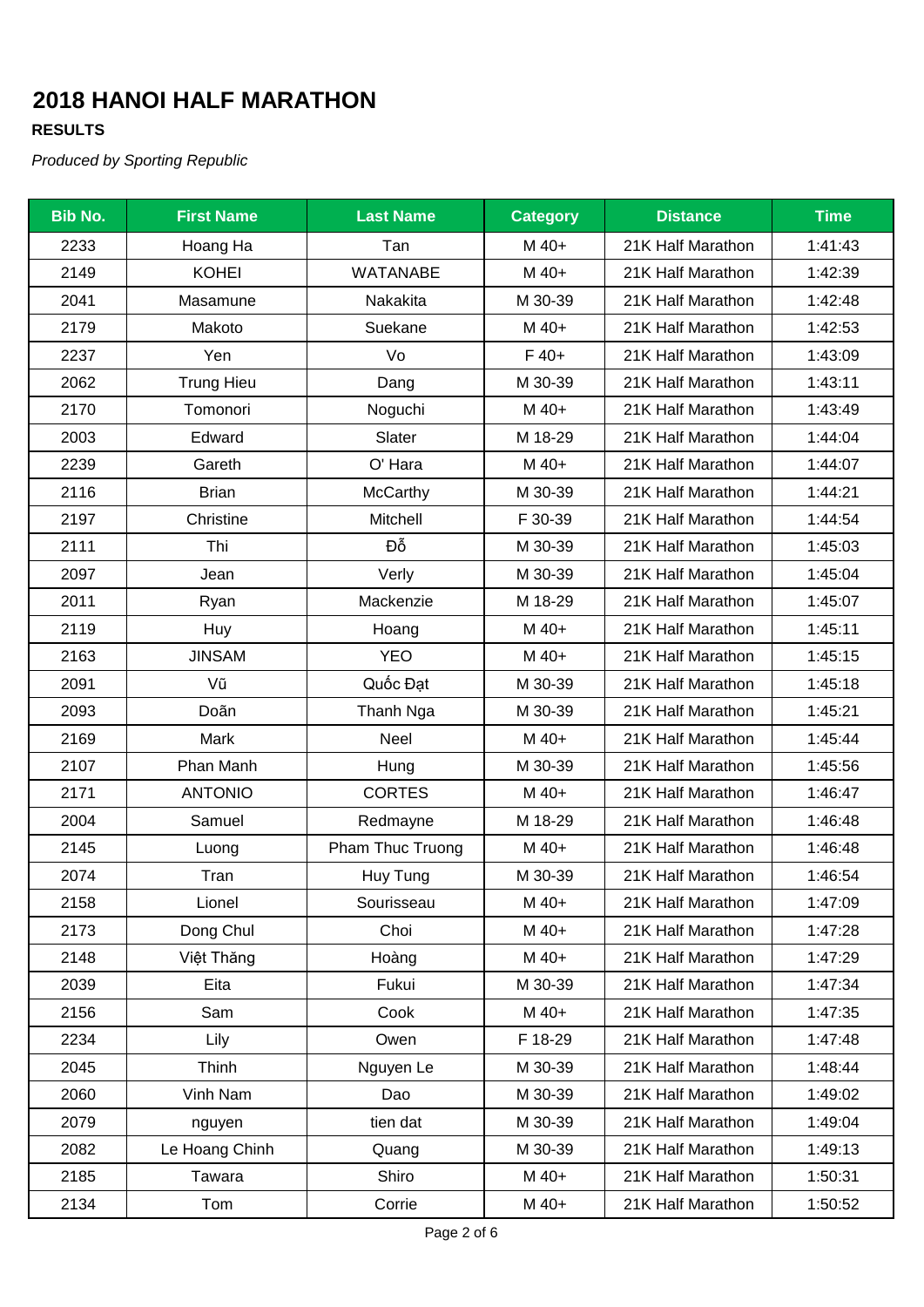### **RESULTS**

| <b>Bib No.</b> | <b>First Name</b>    | <b>Last Name</b>   | <b>Category</b> | <b>Distance</b>   | <b>Time</b> |
|----------------|----------------------|--------------------|-----------------|-------------------|-------------|
| 2089           | SON T.               | <b>NGUYEN</b>      | M 30-39         | 21K Half Marathon | 1:51:10     |
| 2166           | Poul                 | Lundsby            | M 40+           | 21K Half Marathon | 1:51:30     |
| 2049           | Văn Luân             | Vũ                 | M 30-39         | 21K Half Marathon | 1:51:56     |
| 2135           | Sung Sup             | Park               | M 40+           | 21K Half Marathon | 1:52:06     |
| 2078           | quoc                 | nguy en bao        | M 30-39         | 21K Half Marathon | 1:52:18     |
| 2219           | Anne                 | Besançon           | $F$ 40+         | 21K Half Marathon | 1:52:28     |
| 2105           | Tung                 | Dinh               | M 30-39         | 21K Half Marathon | 1:53:01     |
| 2164           | <b>Mattias</b>       | Larsson            | M 40+           | 21K Half Marathon | 1:53:06     |
| 2235           | David                | levy               | M 40+           | 21K Half Marathon | 1:53:10     |
| 2092           | Lee                  | Pilon              | M 30-39         | 21K Half Marathon | 1:53:43     |
| 2048           | David                | Van der Meeren     | M 30-39         | 21K Half Marathon | 1:54:10     |
| 2056           | Minh                 | Nguyen             | M 30-39         | 21K Half Marathon | 1:54:16     |
| 2071           | Lê Quân              | Nguyễn             | M 30-39         | 21K Half Marathon | 1:54:20     |
| 2180           | <b>TAKAHISA</b>      | <b>ISHIKAWA</b>    | M 40+           | 21K Half Marathon | 1:54:41     |
| 2055           | Clément              | LE DU              | M 30-39         | 21K Half Marathon | 1:54:45     |
| 2150           | Phí Đăng             | Đoàn               | M 40+           | 21K Half Marathon | 1:54:59     |
| 2118           | Duc Phuong           | Hoang              | M 40+           | 21K Half Marathon | 1:55:12     |
| 2241           | Robin                | Beonall            | M 30-39         | 21K Half Marathon | 1:55:21     |
| 2115           | Douglas              | Sherrill           | M 30-39         | 21K Half Marathon | 1:55:29     |
| 2124           | Dion                 | MacIver            | M 40+           | 21K Half Marathon | 1:55:42     |
| 2109           | Dũng                 | Nguyễn Việt        | M 30-39         | 21K Half Marathon | 1:55:45     |
| 2117           | Dennis               | Wolters            | M 30-39         | 21K Half Marathon | 1:55:58     |
| 2059           | Nguyên               | Lê Văn             | M 30-39         | 21K Half Marathon | 1:56:31     |
| 2188           | Judete               | Fourie             | F 18-29         | 21K Half Marathon | 1:56:34     |
| 2018           | Bui                  | Hoai               | M 18-29         | 21K Half Marathon | 1:56:42     |
| 2099           | Văn Tuấn             | Phan               | M 30-39         | 21K Half Marathon | 1:56:45     |
| 2151           | <b>SAM WAI CHENG</b> | LAM                | M 40+           | 21K Half Marathon | 1:56:51     |
| 2208           | Quynh                | Giang              | F 30-39         | 21K Half Marathon | 1:57:19     |
| 2220           | Marion               | <b>Bordier</b>     | $F 40+$         | 21K Half Marathon | 1:57:22     |
| 2211           | Thi Hai              | Pham               | F 30-39         | 21K Half Marathon | 1:57:37     |
| 2010           | Manh                 | Le                 | M 18-29         | 21K Half Marathon | 1:58:33     |
| 2128           | Phan                 | Quốc Bảo           | M 40+           | 21K Half Marathon | 1:58:38     |
| 2159           | Trương               | Công Vĩnh          | M 40+           | 21K Half Marathon | 1:58:39     |
| 2144           | <b>TRUONG</b>        | <b>KHOI NGUYEN</b> | M 40+           | 21K Half Marathon | 1:58:50     |
| 2069           | Minh                 | Nghiem             | M 30-39         | 21K Half Marathon | 1:58:57     |
| 2095           | Truong               | Hoang              | M 30-39         | 21K Half Marathon | 1:59:05     |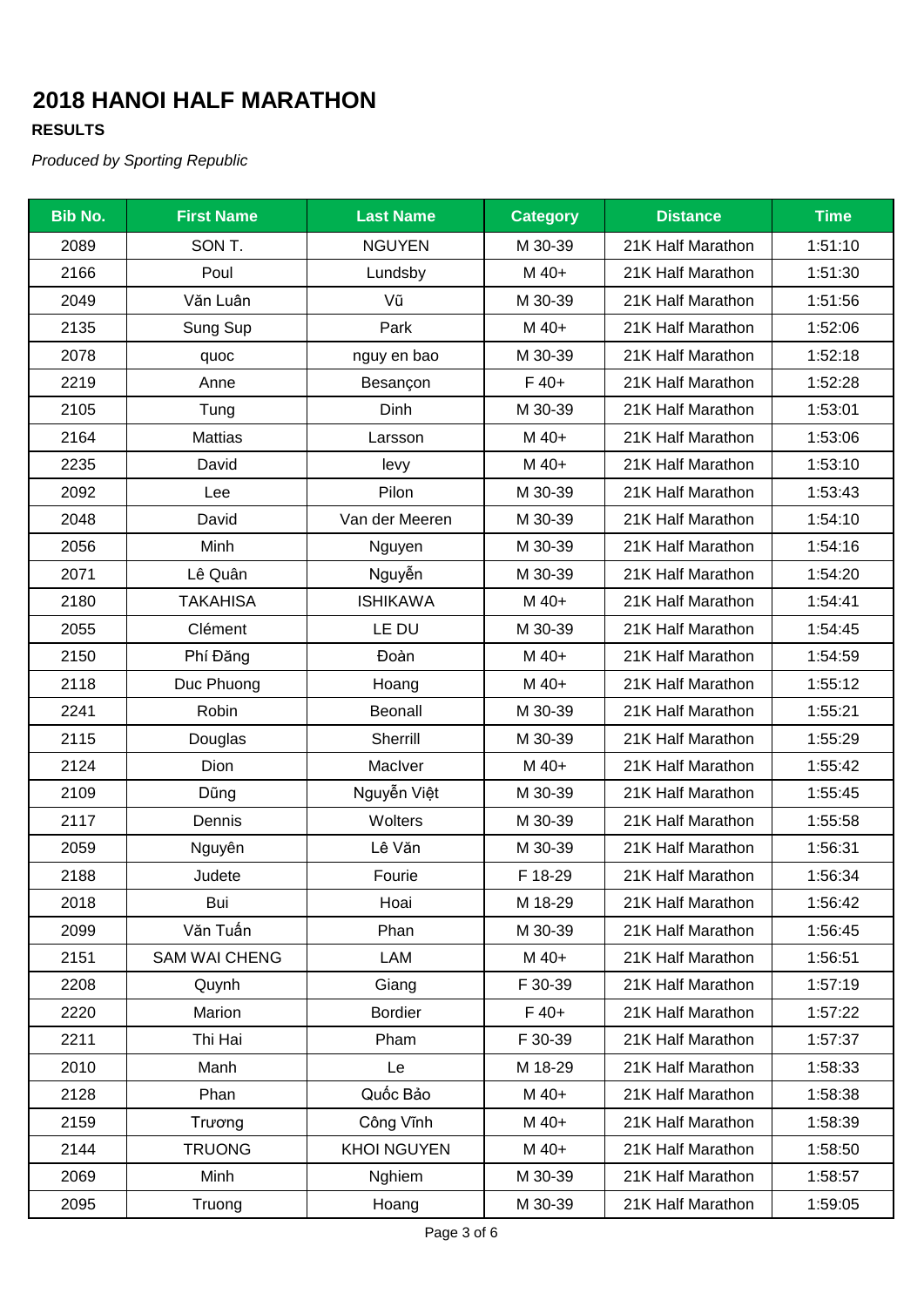### **RESULTS**

| <b>Bib No.</b> | <b>First Name</b> | <b>Last Name</b> | <b>Category</b> | <b>Distance</b>   | <b>Time</b> |
|----------------|-------------------|------------------|-----------------|-------------------|-------------|
| 2178           | Robert            | Letchford        | M 40+           | 21K Half Marathon | 1:59:09     |
| 2182           | <b>Derrick</b>    | Duggan           | M 40+           | 21K Half Marathon | 2:00:48     |
| 2098           | Phạm              | Văn Tuân         | M 30-39         | 21K Half Marathon | 2:01:58     |
| 2114           | Koike             | Kazumasa         | M 30-39         | 21K Half Marathon | 2:02:33     |
| 2023           | Minh Hung         | Nguyen           | M 18-29         | 21K Half Marathon | 2:02:41     |
| 2218           | Anne              | Schaub           | $F40+$          | 21K Half Marathon | 2:02:50     |
| 2138           | <b>CHENG</b>      | YAO TEH          | M 40+           | 21K Half Marathon | 2:03:10     |
| 2012           | Nhật              | Trần             | M 18-29         | 21K Half Marathon | 2:03:17     |
| 2043           | Steven            | Groene           | M 30-39         | 21K Half Marathon | 2:03:32     |
| 2122           | Shih-Ming         | Huang            | M 40+           | 21K Half Marathon | 2:03:44     |
| 2240           | Apisit            | Buranakanonda    | M 40+           | 21K Half Marathon | 2:03:44     |
| 2101           | <b>Nicolas</b>    | Beydon           | M 30-39         | 21K Half Marathon | 2:03:51     |
| 2136           | Minh Thang        | Pham             | M 40+           | 21K Half Marathon | 2:05:09     |
| 2216           | Lori              | Fairbairn        | $F$ 40+         | 21K Half Marathon | 2:05:22     |
| 2086           | Yasuhiro          | Igi              | M 30-39         | 21K Half Marathon | 2:05:26     |
| 2132           | Quốc Tuấn         | Trần             | M 40+           | 21K Half Marathon | 2:05:55     |
| 2001           | Ky                | Hoang Throng     | M 18-29         | 21K Half Marathon | 2:06:05     |
| 2230           | Vu                | Vu               | M 30-39         | 21K Half Marathon | 2:06:25     |
| 2153           | Arthur            | Liu              | M 40+           | 21K Half Marathon | 2:06:39     |
| 2198           | Emily             | Charbonneau      | F 30-39         | 21K Half Marathon | 2:07:19     |
| 2228           | Momoe             | Takeuchi         | $F40+$          | 21K Half Marathon | 2:07:30     |
| 2104           | James             | Russell          | M 30-39         | 21K Half Marathon | 2:08:03     |
| 2009           | Le                | Cong             | M 18-29         | 21K Half Marathon | 2:08:42     |
| 2201           | Aleksandra Anna   | Pawlicka         | F 30-39         | 21K Half Marathon | 2:09:08     |
| 2142           | Chieh Han         | Ke               | M 40+           | 21K Half Marathon | 2:09:33     |
| 2193           | Sophie            | Glover           | F 18-29         | 21K Half Marathon | 2:10:11     |
| 2027           | Thanh Tu          | Do               | M 18-29         | 21K Half Marathon | 2:10:44     |
| 2052           | Chung             | Nguyen Thanh     | M 30-39         | 21K Half Marathon | 2:11:09     |
| 2047           | Minh              | Vu Binh          | M 30-39         | 21K Half Marathon | 2:11:12     |
| 2106           | Quang             | Huy              | M 30-39         | 21K Half Marathon | 2:12:14     |
| 2214           | Melanie           | Seiderer         | $F$ 40+         | 21K Half Marathon | 2:12:24     |
| 2141           | Yoshiaki          | Saito            | M 40+           | 21K Half Marathon | 2:13:14     |
| 2165           | Jeremiah          | Carew            | M 40+           | 21K Half Marathon | 2:13:59     |
| 2030           | Vũ                | Việt Tình        | M 18-29         | 21K Half Marathon | 2:14:00     |
| 2222           | Doreen            | Horsch           | $F40+$          | 21K Half Marathon | 2:14:12     |
| 2207           | Huong             | Vu Thi Lan       | F 30-39         | 21K Half Marathon | 2:14:29     |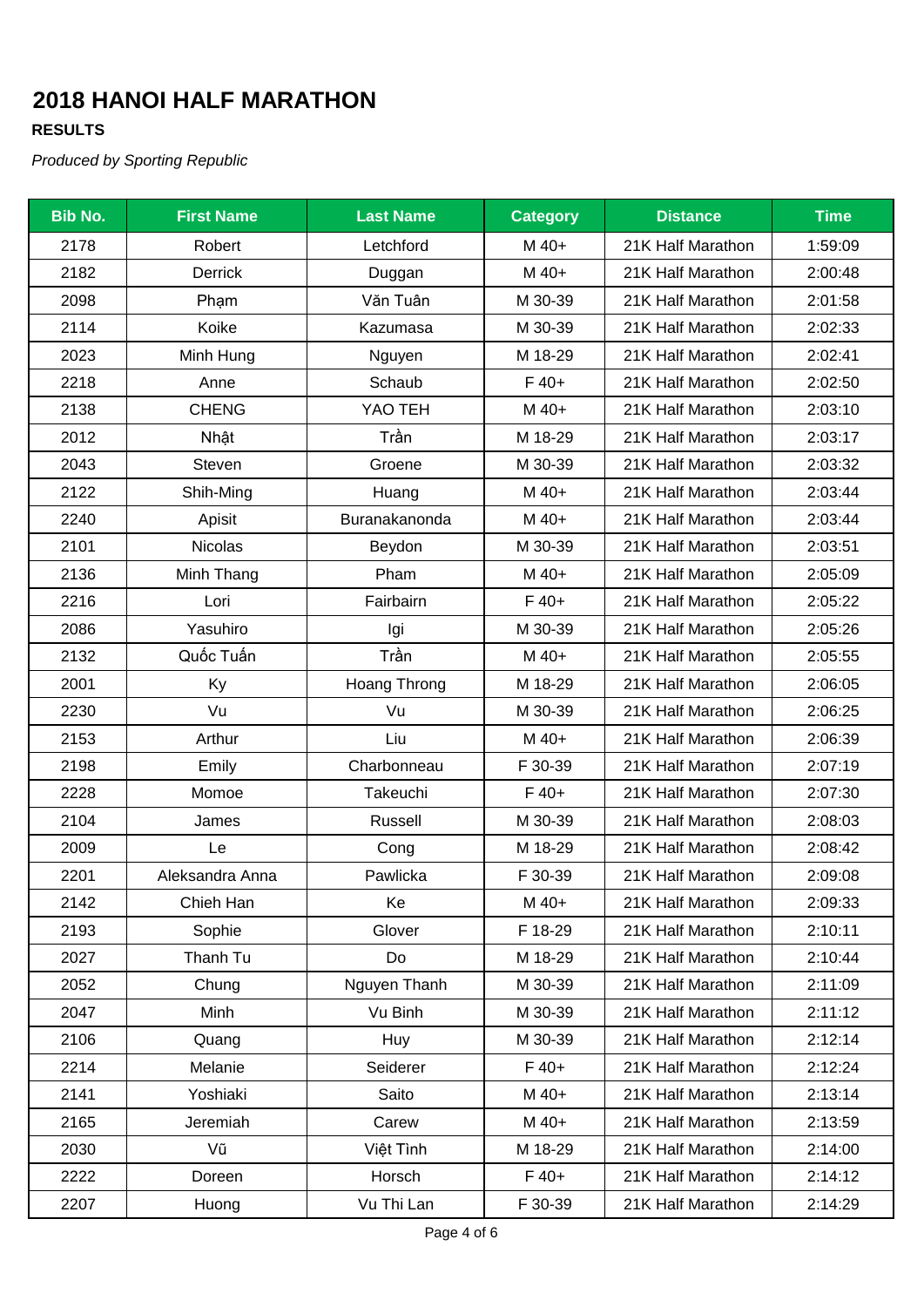### **RESULTS**

| <b>Bib No.</b> | <b>First Name</b> | <b>Last Name</b> | <b>Category</b> | <b>Distance</b>   | <b>Time</b> |
|----------------|-------------------|------------------|-----------------|-------------------|-------------|
| 2190           | Chelsea           | Moore            | F 18-29         | 21K Half Marathon | 2:16:25     |
| 2143           | Daniel            | Seiderer         | M 40+           | 21K Half Marathon | 2:16:44     |
| 2209           | Mindy             | Slaughter        | F 30-39         | 21K Half Marathon | 2:16:47     |
| 2125           | <b>NGUYEN</b>     | Khac Hung        | M 40+           | 21K Half Marathon | 2:17:10     |
| 2195           | Aalish            | <b>Bennett</b>   | F 18-29         | 21K Half Marathon | 2:18:18     |
| 2131           | Sakchai           | Chatchaisopon    | M 40+           | 21K Half Marathon | 2:18:29     |
| 2058           | Truong            | Nguyen Xuan      | M 30-39         | 21K Half Marathon | 2:18:33     |
| 2129           | Tu                | Nguyen Anh       | M 40+           | 21K Half Marathon | 2:18:40     |
| 2200           | Nguyen            | Lien             | F 30-39         | 21K Half Marathon | 2:19:02     |
| 2094           | Hai               | <b>Ninh</b>      | M 30-39         | 21K Half Marathon | 2:19:34     |
| 2205           | Hường             | OK               | F 30-39         | 21K Half Marathon | 2:20:01     |
| 2221           | Ngoc              | Nguyen Thi Bich  | $F40+$          | 21K Half Marathon | 2:20:15     |
| 2102           | Nguyễn            | Thế Quyền        | M 30-39         | 21K Half Marathon | 2:20:21     |
| 2076           | Huy               | Nguyen Pham Minh | M 30-39         | 21K Half Marathon | 2:21:03     |
| 2176           | Richard           | Walker           | M 40+           | 21K Half Marathon | 2:22:49     |
| 2022           | Nguyen            | Cuong            | M 18-29         | 21K Half Marathon | 2:23:55     |
| 2110           | Duc Anh           | Ngo              | M 30-39         | 21K Half Marathon | 2:24:02     |
| 2232           | <b>MOHIT</b>      | <b>AGARWAL</b>   | M 30-39         | 21K Half Marathon | 2:24:15     |
| 2231           | <b>JEEVAN</b>     | <b>DEOBANSI</b>  | M 30-39         | 21K Half Marathon | 2:24:20     |
| 2189           | Mollie            | Power            | F 18-29         | 21K Half Marathon | 2:24:56     |
| 2236           | Didier            | Lesueur          | M 40+           | 21K Half Marathon | 2:25:05     |
| 2007           | Duong             | Pham             | M 18-29         | 21K Half Marathon | 2:26:40     |
| 2036           | Tung              | Nguyen           | M 30-39         | 21K Half Marathon | 2:26:42     |
| 2175           | Phạm              | Quang Lượng      | M 40+           | 21K Half Marathon | 2:27:03     |
| 2217           | tania             | Delgado          | $F$ 40+         | 21K Half Marathon | 2:27:22     |
| 2202           | Ngô Thị Thanh     | Xuân             | F 30-39         | 21K Half Marathon | 2:27:25     |
| 2229           | Aude              | <b>LECOQ</b>     | $F40+$          | 21K Half Marathon | 2:27:26     |
| 2040           | Việt              | Phạm Văn         | M 30-39         | 21K Half Marathon | 2:27:45     |
| 2212           | maling            | Tong             | $F40+$          | 21K Half Marathon | 2:28:19     |
| 2080           | Nguyen            | Manh Quan        | M 30-39         | 21K Half Marathon | 2:28:35     |
| 2210           | Hà                | Nguyễn Thị Thu   | F 30-39         | 21K Half Marathon | 2:28:36     |
| 2177           | Michael           | Gilliland        | M 40+           | 21K Half Marathon | 2:28:37     |
| 2085           | Lê                | Việt Dũng        | M 30-39         | 21K Half Marathon | 2:31:41     |
| 2021           | Nguyen dinh       | Quy              | M 18-29         | 21K Half Marathon | 2:35:02     |
| 2033           | Ariane            | <b>LECOQ</b>     | M 18-29         | 21K Half Marathon | 2:35:40     |
| 2224           | Yuichi            | Watari           | $F$ 40+         | 21K Half Marathon | 2:36:00     |